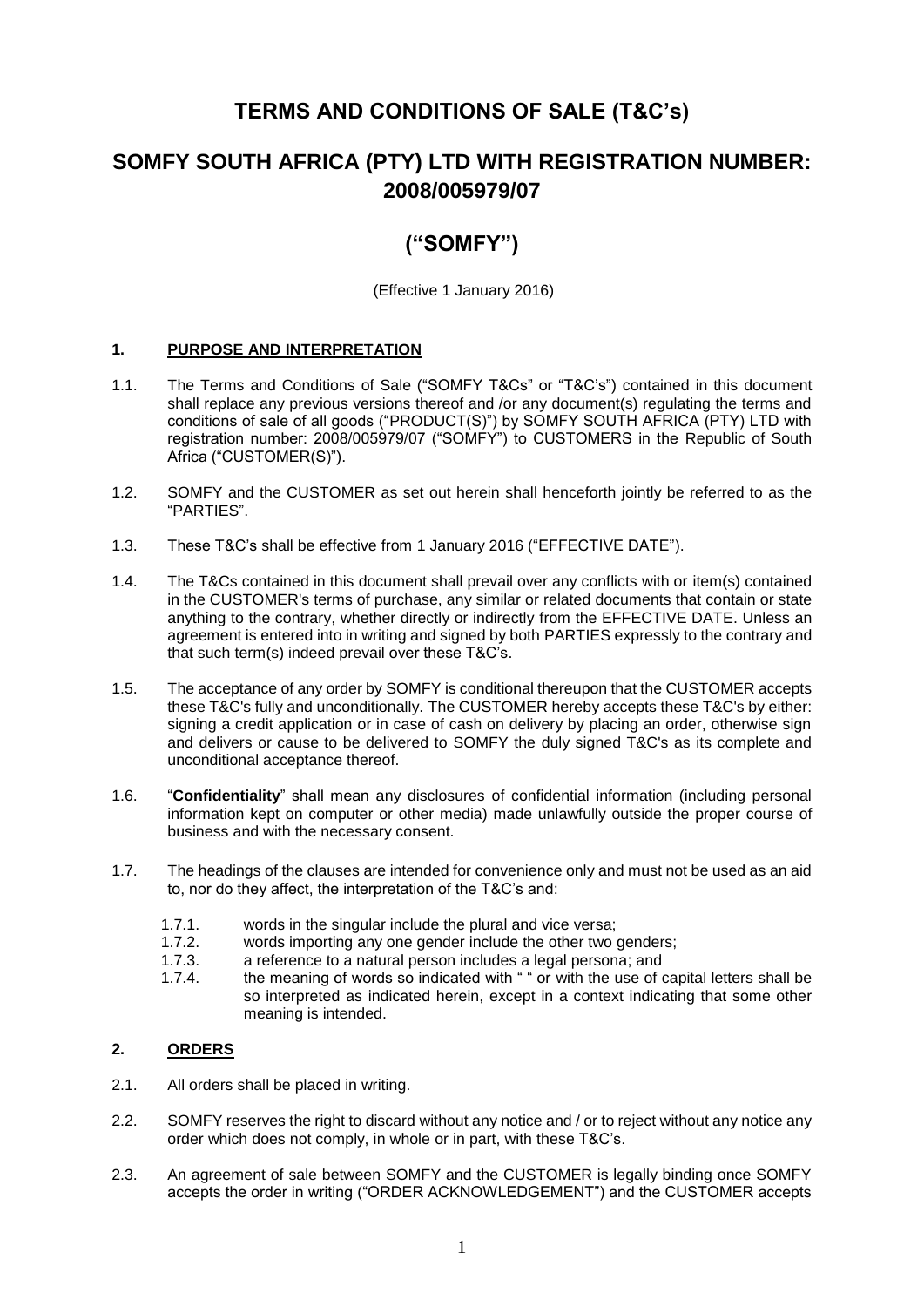or has already accepted the T & C's completely and unconditionally in writing, as set out in clause 1.5 of the T&C's.

# **3. DELIVERY DATES / TIME**

- 3.1. Actual DELIVERY times shall be confirmed once SOMFY's PRODUCT stock becomes available for DELIVERY.
- <span id="page-1-0"></span>3.2. DELIVERY of the PRODUCT is affected or deemed to be affected to the CUSTOMER once the CUSTOMER acknowledges receipt of the PRODUCT by collecting the PRODUCT from SOMFY, or when the CUSTOMER takes possession of the PRODUCT, or when the CUSTOMER's transportation ("SHIPPING") service collects the PRODUCT from SOMFY whichever occurs first ("DELIVERY").
- 3.3. SOMFY will not be liable for any damages or losses incurred and is hereby indemnified by the CUSTOMER against any claim as a result of orders delayed or cancelled due to any legal consequence that occurs by the act of the law itself (or ipso jure), or if the CUSTOMER is in default of the payment terms, or as a result of an act of God (or *force majeure*) or incidents such as, without limitation: lockouts, strikes, epidemics, war, terrorist attacks, commandeering of property, fire, flood or any other similar event or anything not caused by SOMFY's actions, SOMFY's negligence or is outside SOMFY's control but which results in a delay or cancellation of the SHIPPING of the PRODUCT or in a total or partial shutdown of SOMFY or its suppliers.

## **4. TRANSPORTATION / SHIPPING / DELIVERY**

- 4.1. The CUSTOMER shall take DELIVERY in terms of [0](#page-1-0) at its own cost and shall assume all the associated risk for and related to the PRODUCT(S) on the date and at the time that the PRODUCT(S) are DELIVERED to them.
- 4.2. All DELIVERIES shall be considered as one inclusive and indivisible DELIVERY transaction.
- 4.3. In case of PRODUCTS that are DELIVERED to the CUSTOMER or a Third Party, the risk of accidental loss or accidental damage of the PRODUCTS passes onto the CUSTOMER once the PRODUCTS have left SOMFY's possession, irrespective of the agreed place of performance or who is liable for the DELIVERY costs.
- 4.4. The CUSTOMER shall inspect the PRODUCT immediately upon taking DELIVERY thereof. In the event of damage, loss, or theft record that in sufficient detail and immediately inform SOMFY thereof in writing.
- 4.5. Any notes and / or observations as set out in 4 shall be communicated to SOMFY in writing together with a copy of the DELIVERY / consignment note of the SHIPPING carrier (if applicable) by email or facsimile within 5 (FIVE) business days of DELIVERY of the PRODUCT(S).

## **5. PRODUCT PRICING**

- 5.1. The price on the ORDER ACKNOWLEDGEMENT provided to the CUSTOMER by SOMFY is the confirmed and agreed purchase price of the PRODUCTS for payment of which the CUSTOMER shall be invoiced.
- 5.2. Purchase prices are all exclusive of VAT, any other tax(es) or charge(s) payable by the CUSTOMER in connection with the sale, DELIVERY and installation of the PRODUCTS.

#### **6. PRODUCT INFORMATION**

6.1. SOMFY discharges its duty to notify the CUSTOMER in full of the PRODUCT specifications, technical details and use by supplying the technical documents related to the PRODUCT as included with the PRODUCT packaging at DELIVERY thereof to the CUSTOMER.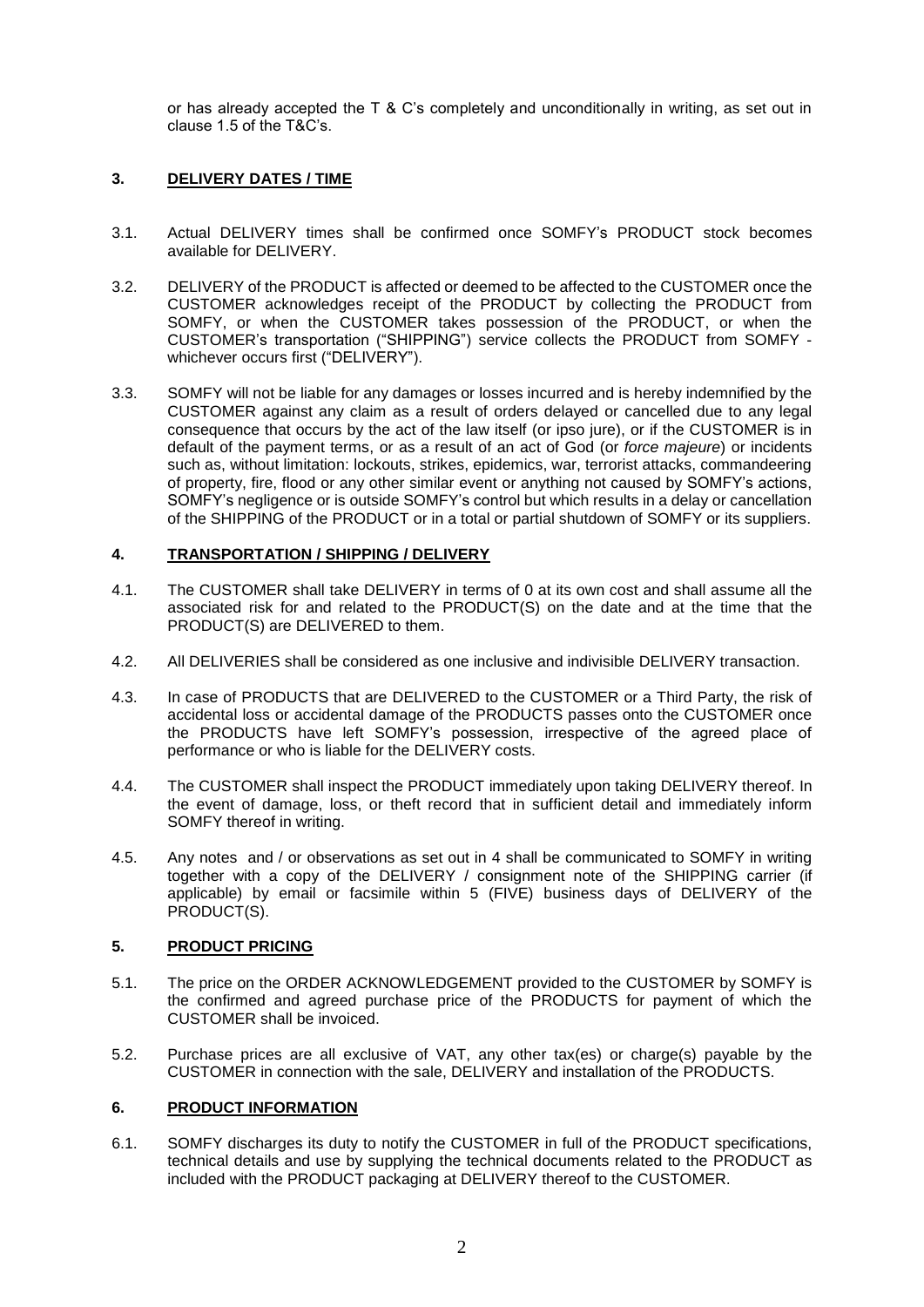- 6.2. These technical documents are written for the CUSTOMER who may sell, advise CUSTOMERS and install the PRODUCT for its CUSTOMERS. It is the CUSTOMER's sole responsibility to read, properly interpret and strictly adhere to the contents of these technical documents.
- 6.3. It is the CUSTOMER's responsibility to adequately inform its own CUSTOMERS of the conditions of use of the PRODUCTS and to follow the full contents of the technical documents, without limitation the safety and installation instructions, accurately.
- 6.4. SOMFY reserves the right to make, at any time, changes to the PRODUCTS and the technical and any information related thereto. It is the CUSTOMER's sole responsibility to remain informed of any changes and additions to the technical documents on a continual basis.
- 6.5. The assembly drawings, usage tables and limitations of use stated in the technical documents included in the PRODUCT packaging are based on set parameters and cannot apply to all of the possible installation situations and conditions. It is the CUSTOMER's sole responsibility to contact SOMFY for any additional information if so required.
- 6.6. The CUSTOMER indemnifies SOMFY against any damages or losses occasioned by CUSTOMER or its CUSTOMERS not following the contents of the technical documents including but not limited to the safety, installation instructions and use.

#### **7. RESERVATION OF OWNERSHIP**

- 7.1. SOMFY retains ownership of all PRODUCTS sold to CUSTOMERS until receipt of full payment of the purchase price.
- 7.2. All risk(s) associated with the PRODUCTS shall transfer to the CUSTOMER on DELIVERY thereof.
- 7.3. The CUSTOMER is authorised to sell the PRODUCTS delivered to them before SOMFY has been paid in full as part of the CUSTOMER's normal business operations subject thereto that the CUSTOMER is not party to any imminent, pending or final insolvency proceedings.
- 7.4. The CUSTOMER shall not be authorized to pledge, mortgage, grant a lien over, lease or assign the PRODUCTS by any other way of security.

# **8. LIABILITY**

Except as provided for herein, SOMFY shall only be liable in the event of SOMFY's wilful misconduct or gross negligence and any further liability whatsoever is hereby expressly excluded.

#### **9. USE OF THE SOMFY TRADEMARK**

The use of SOMFY's trademark or of any other trademark belonging to SOMFY is strictly subject to the prior written consent which complies with SOMFY's graphics charter.

#### **10. CONFIDENTIALITY / RESTRICTIONS ON DISCLOSURE AND USE OF PERSONAL INFORMATION**

- 10.1. The CUSTOMER shall keep any knowledge and information of a technical or economical nature it has received from SOMFY in connection with the business relationship ("Confidential Information") strictly confidential towards third PARTIES at any time, even after the end of the business relationship, unless the CUSTOMER proves that the Confidential Information is:
	- 10.1.1. already known to the CUSTOMER or in the public domain at the time of disclosure or subsequently become public knowledge other than through a fault of the CUSTOMER;
	- 10.1.2. subsequently developed by the CUSTOMER completely independent from the Confidential Information; or
	- 10.1.3. received by the CUSTOMER from a third Party without breach of a confidentiality obligation.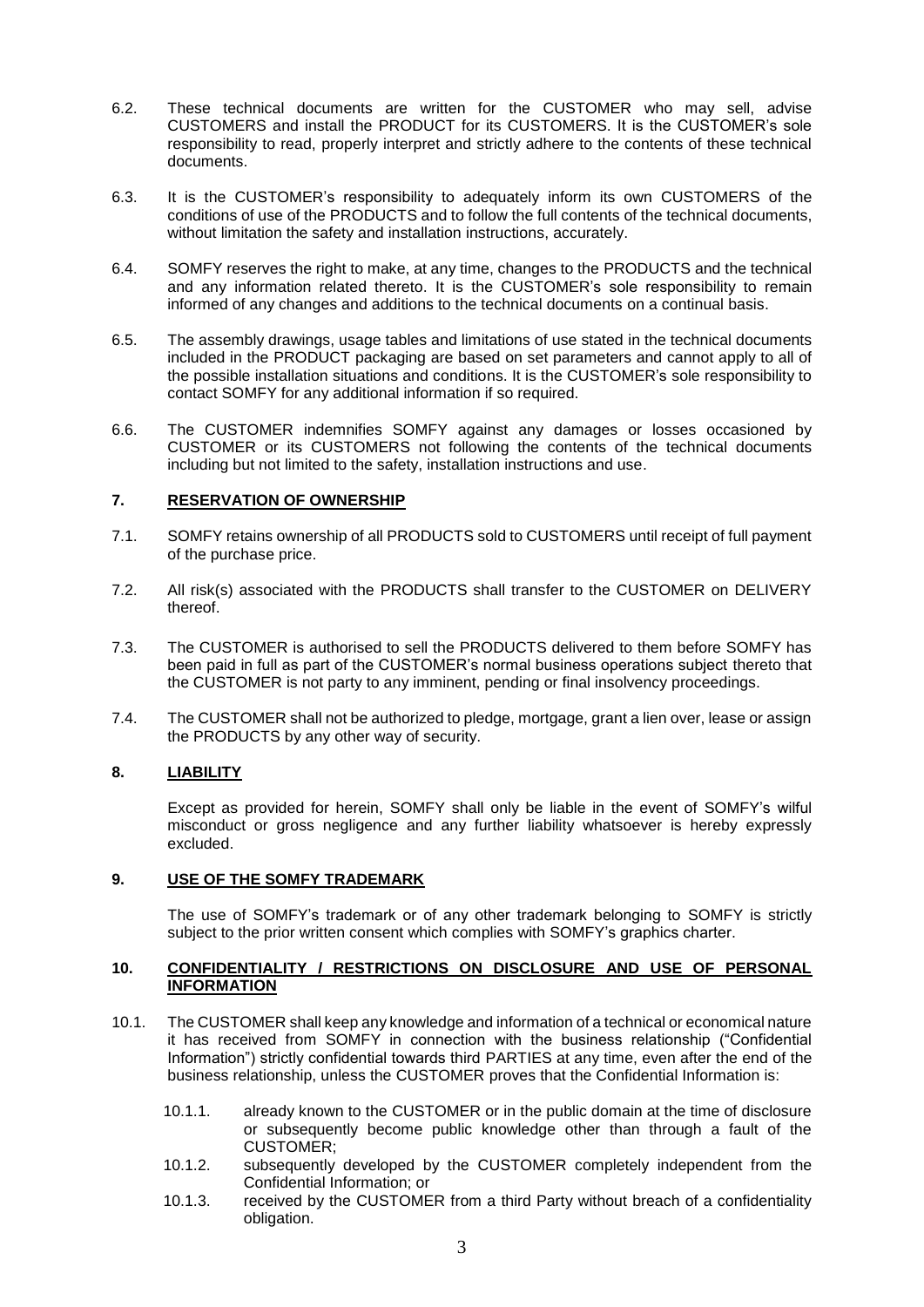- 10.2. SOMFY shall reserve all proprietary rights and copyrights of estimates, designs, drawings and other documents and these shall only be modified or made available to third PARTIES with SOMFY's express approval. Drawings and other documents provided as part of a quotation must be returned to SOMFY on request at any time when the order is not placed with SOMFY.
- 10.3. In case of SOMFY's delivery of items according to drawings, models, samples or other documents provided by the CUSTOMER, the latter shall ensure that industrial property rights of Third Parties are not infringed upon. If a Third Party, referring to proprietary rights, prohibits in particular the manufacturing and delivery of such items, SOMFY shall be entitled to suspend all relevant activities and claim damages without being obliged to analyse legal responsibilities, in addition, the CUSTOMER undertakes to indemnify SOMFY immediately from Third-Party claims related to documents made available to SOMFY.
- 10.4. The disclosure of Confidential Information does not establish any industrial property rights, rights to knowhow or copyrights of the CUSTOMER and does not constitute a prior publication or right of prior use according to the applicable patent, design and utility model laws. Any kind of licence is subject to a written agreement.
- 10.5. The CUSTOMER agrees:-
	- 10.5.1. That it shall only be entitled to use the Confidential Information of SOMFY for the specific purposes set out in the Disclosing Purpose, and it shall not utilise, employ, exploit or in any other manner use the Confidential Information of SOMFY for any purpose other than the Disclosing Purpose;
	- 10.5.2. subject to clause 10.5.3, not to disclose the Confidential Information of the SOMFY to any Third Party or publish such information in any manner, for any reason or purpose whatsoever without the prior written consent of SOMFY, which consent may be withheld in the sole discretion of the SOMFY;
	- 10.5.3. it will restrict the dissemination of the Confidential Information of SOMFY to only those of its personnel who are actively involved in the Disclosing Purpose and then only on a "need to know" basis and will take all practical steps to impress upon those personnel who need to be given access to Confidential Information, the secret and confidential nature thereof;
	- 10.5.4. that any unauthorised use, publication or other disclosure of the Confidential Information of SOMFY may cause irreparable loss, harm and damage to SOMFY. Accordingly, the CUSTOMER hereby indemnifies and holds SOMFY harmless against any loss, action, expense, claim, harm or damage of whatsoever nature suffered or sustained by SOMFY pursuant to:
		- (i) a breach by the CUSTOMER of the provisions of this Agreement; and
		- (ii) any unauthorised use, publication or disclosure of any Confidential Information by any of the Receiving Party's personnel.
- 10.6. The CUSTOMER shall protect the Confidential Information of SOMFY in the same manner and with the same endeavour which a reasonable man would use to protect his own Confidential Information. Should the CUSTOMER become aware of any unauthorised copying, disclosure or use of Disclosing Party's Confidential Information, it shall immediately notify SOMFY thereof in writing and, without in any way detracting from SOMFY's rights and remedies in terms of this Agreement, take such steps as may be necessary to prevent a recurrence thereof.
- 10.7. To the extent that the CUSTOMER is ordered to disclose any of SOMFY's Confidential Information pursuant to a judicial or government request, requirement or Order (hereafter called the "Forced Disclosure"), the CUSTOMER shall, unless legally prohibited to do so, promptly notify SOMFY thereof and take any and all reasonable steps to assist SOMFY in contesting such a request, requirement or Order, or otherwise take all reasonable steps to protect SOMFY's rights prior to Forced Disclosure.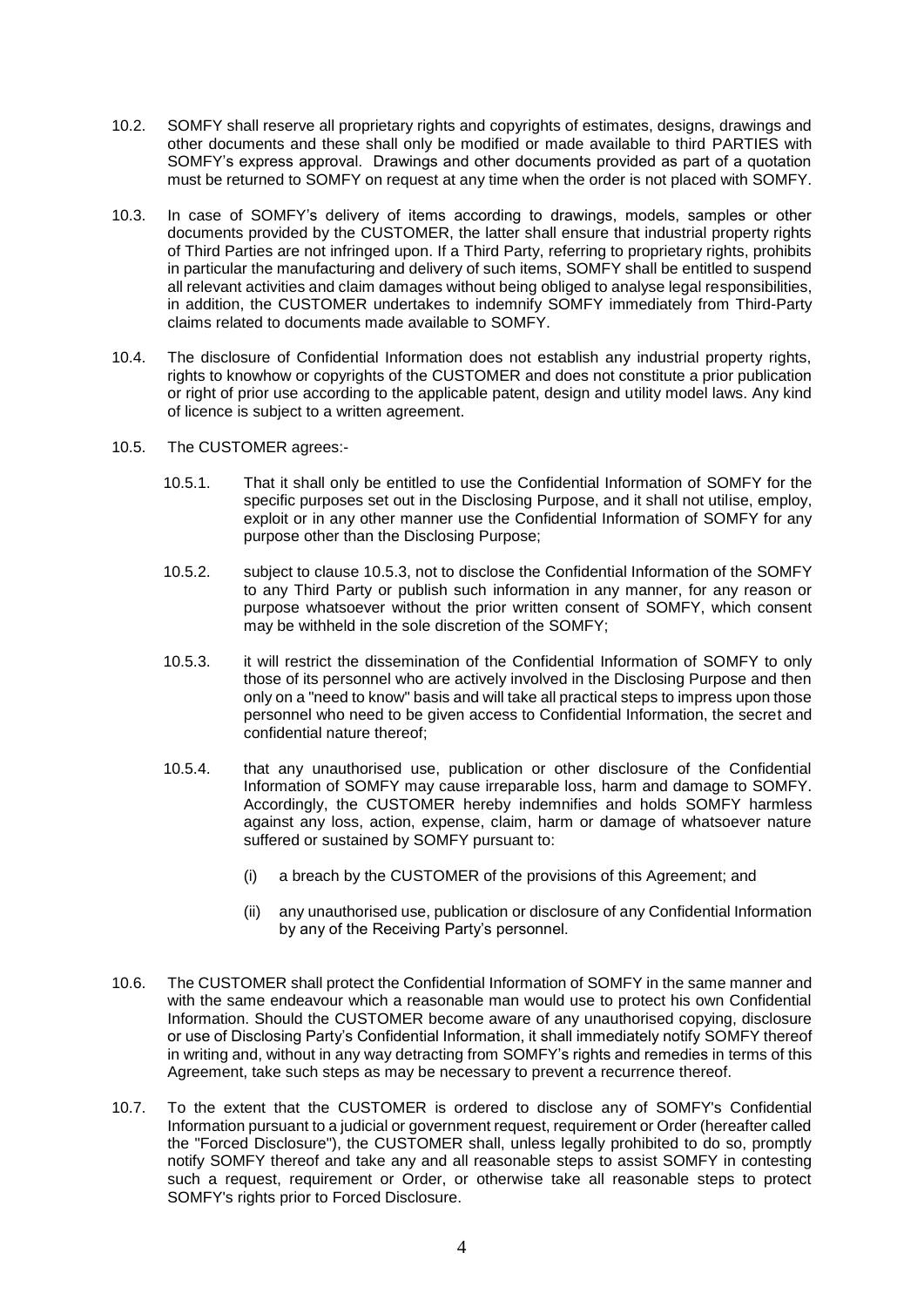- 10.8. SOMFY may at any time request the CUSTOMER to return any material containing, pertaining to, or relating to the Confidential Information of SOMFY and may, in addition, request the CUSTOMER to furnish a written statement to the effect that upon such return, the CUSTOMER has not retained in its possession, or under its control, either directly or indirectly, any such material.
- 10.9. Alternatively to clause 10.8, the CUSTOMER shall, at the instance of SOMFY, destroy such material and furnish SOMFY with a written statement to the effect that such material has been destroyed.
- 10.10. The CUSTOMER shall comply with a request in terms of this clause 10 within 3 (three) days of receipt of such request, or such shorter period as SOMFY may demand, so long as this allows the CUSTOMER adequate time to comply.
- 10.11. Personal Information
- 10.11.1. Standard of care

The CUSTOMER shall protect the Confidential Information of SOMFY in the same manner and with the same endeavour which a reasonable man would use to protect his own Confidential Information. Should the CUSTOMER become aware of any unauthorised copying, disclosure or use of Disclosing Party's Confidential Information, it shall immediately notify SOMFY thereof in writing and, without in any way detracting from SOMFY's rights and remedies in terms of this Agreement, take such steps as may be necessary to prevent a recurrence thereof.

10.11.2. Forced Disclosure

To the extent that the CUSTOMER is ordered to disclose any of SOMFY's Confidential Information pursuant to a judicial or government request, requirement or order (hereafter called the "Forced Disclosure"), the CUSTOMER shall, unless legally prohibited to do so, promptly notify SOMFY thereof and take any and all reasonable steps to assist SOMFY in contesting such a request, requirement or order, or otherwise take all reasonable steps to protect SOMFY's rights prior to Forced Disclosure.

- 10.11.3. Return of information
	- 10.11.3.1 On Request. SOMFY may at any time request the CUSTOMER to return any material containing, pertaining to, or relating to the Confidential Information of SOMFY and may, in addition, request the CUSTOMER to furnish a written statement to the effect that upon such return, the CUSTOMER has not retained in its possession, or under its control, either directly or indirectly, any such material.
	- 10.11.3.2 Destruction. Alternatively to clause 10.11.3.1, the CUSTOMER shall, at the instance of SOMFY, destroy such material and furnish SOMFY with a written statement to the effect that such material has been destroyed.
	- 10.11.3.3 Compliance with request. The CUSTOMER shall comply with a request in terms of this clause 10 within 3 (three) days of receipt of such request, or such shorter period as SOMFY may demand, so long as this allows the CUSTOMER adequate time to comply.

#### **11. DISPUTES – JURISDICTION**

- 11.1. The laws of the Republic of South Africa shall apply and govern the exercise and enforcement of this agreement and govern the relationship between SOMFY and the CUSTOMER.
- 11.2. The PARTIES hereby agree that the Magistrates Court having the appropriate jurisdiction in the Republic of South Africa shall have the requisite authority and jurisdiction to hear and determine any dispute arising between SOMFY and the CUSTOMER.